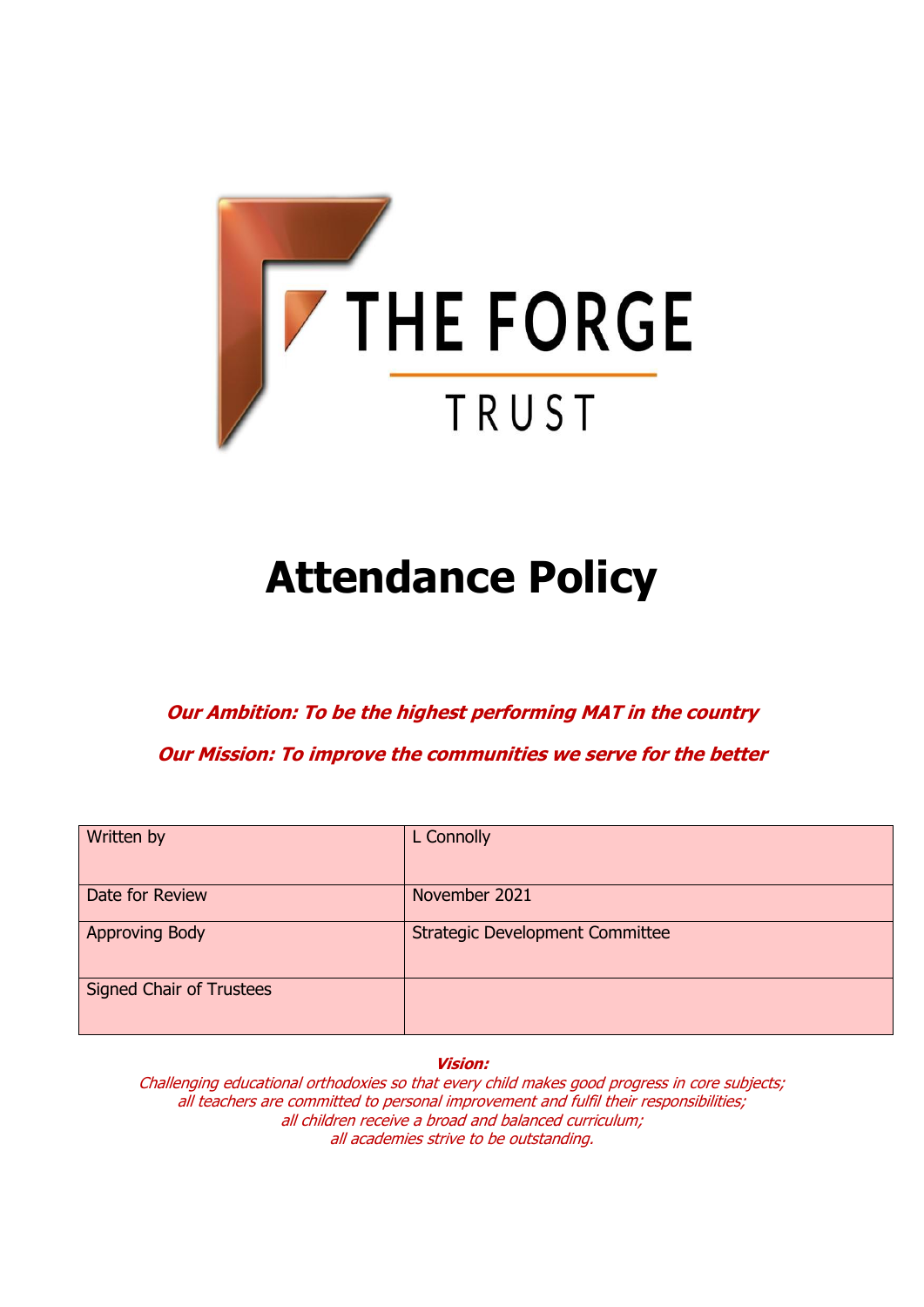## **The FORGE Trust Attendance Policy**

#### **Aims**

Across the FORGE trust, we aim to maintain a caring, supportive and disciplined learning environment where children benefit from the best possible education. All staff are committed to this aim. We would like to know if you think we are not meeting your expectations, so that we have an opportunity to respond. We would also like to know your opinion on the things we do well.

#### **Racial Equality & Equal Opportunities**

All children have equal access and inclusive rights to the curriculum regardless of their age, gender, race, religion, belief, disability or ability. We plan work that is differentiated for the performance of all groups and individuals. The FORGE Trust is committed to creating a positive climate that will enable everyone to work free from racial intimidation and harassment and to achieve their full potential. Policies are available on each of these that expand on this further.

All staff have equal access and inclusive rights to their work regardless of their age, gender, sexual orientation, race, religion, belief, disability or ability. The FORGE Trust is committed to creating a positive climate that will enable everyone to work free from racial intimidation and harassment and to achieve their full potential. Policies are available on each of these that expand on this further.

#### **Absence**

The FORGE Trust believes regular attendance is vital when it comes to children reaching their full academic potential, therefore we encourage all of our parents/carers to support us in giving your child every opportunity to achieve their best.

If your child is absent please telephone the academy they are attending on the first day of absence and every day that follows - this also a safeguarding requirement and is imperative. If your child is absent for more than 1 day, please send a note addressed to the school office explaining the reason.

Absence is monitored daily across the trust and with your help we can ensure all of our children are safe and accounted for. Registers close at 9.30 am – anyone arriving after this time will be given a U code in the register. This equates to an unauthorised absence for the whole morning session.

If no reason for absence is given an absence letter from the academy will be sent home giving the dates of absence and asking for a reason why the child was absent. If the absence is prolonged or the child has poor attendance it is brought to the attention of the Principal, who will decide whether the absence is to be authorised or unauthorised. If no reason is given after 2 weeks, the absences will automatically be classed as unauthorised.

Please ensure all medical appointments are taken out of academy time where at all possible, or at the very least the beginning or end of the day. The academy may need to request medical evidence if absences become a concern – the trust wants to support all families so please talk with the academy about any issues and we can explain the reasons for any request.